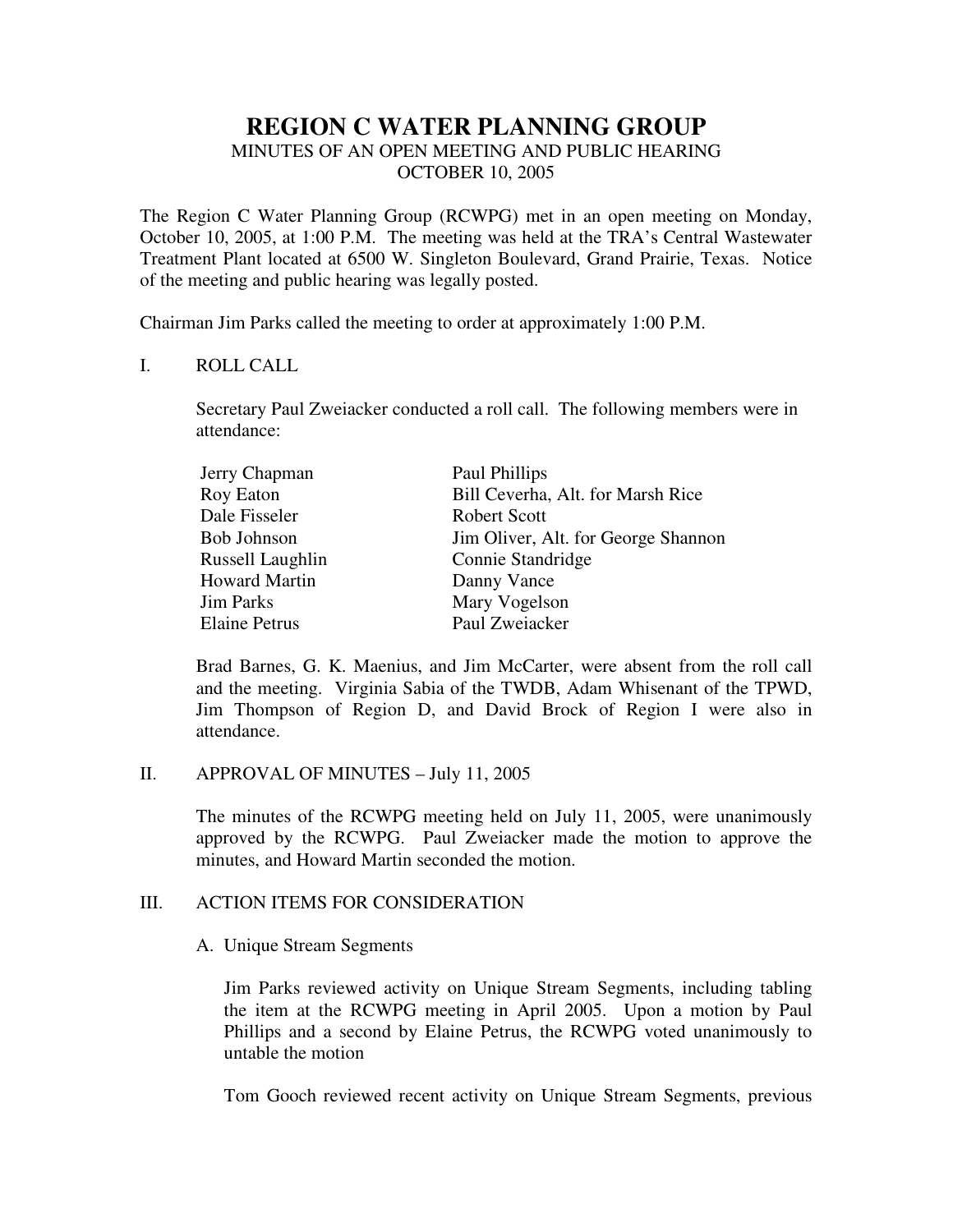concerns, answers to some concerns, as well as RCWPG's recommended stream segments to consider for designation.

There were no public speakers signed up to comment on this item.

Elaine Petrus made a motion to approve the stream segments as recommended by the RCWPG. Mary Vogelson seconded the motion. The motion failed by a vote of 9 in favor and 6 against. The motion required a 2/3 vote of the voting members.

B. Adopt Resolution No. 05-1 Appointment Executive Committee to Develop Slate of Officers for 2006

There were no public speakers signed up to comment on this item.

Roy Eaton made a motion to adopt Resolution No. 05-1 appointing an Executive Committee consisting of the Chairman, Vice Chairman, Secretary, Jim McCarter, and G. K. Maenius to develop a slate of officers for 2006. Paul Phillips seconded the motion, which was unanimously approved by the RCWPG.

### IV. DISCUSSION ITEMS

A. Response to Comments

Tom Gooch reviewed the public comments received regarding the Draft Initially Prepared Plan as well as the responses drafted. All comments were considered, and draft responses were prepared for each.

B. Timing of New Reservoirs

Tom Gooch reviewed the evaluation methodology for selection and timing of recommended strategies. He reviewed the timing of the recommended new reservoirs.

C. Update on Supplemental Work

Tom Gooch presented an update on the supplemental work, which includes a Water Conservation Study and Reuse Study.

D. Update on Infrastructure Financing Report/Survey

Tom Gooch provided an update on the Infrastructure Financing Report/Survey.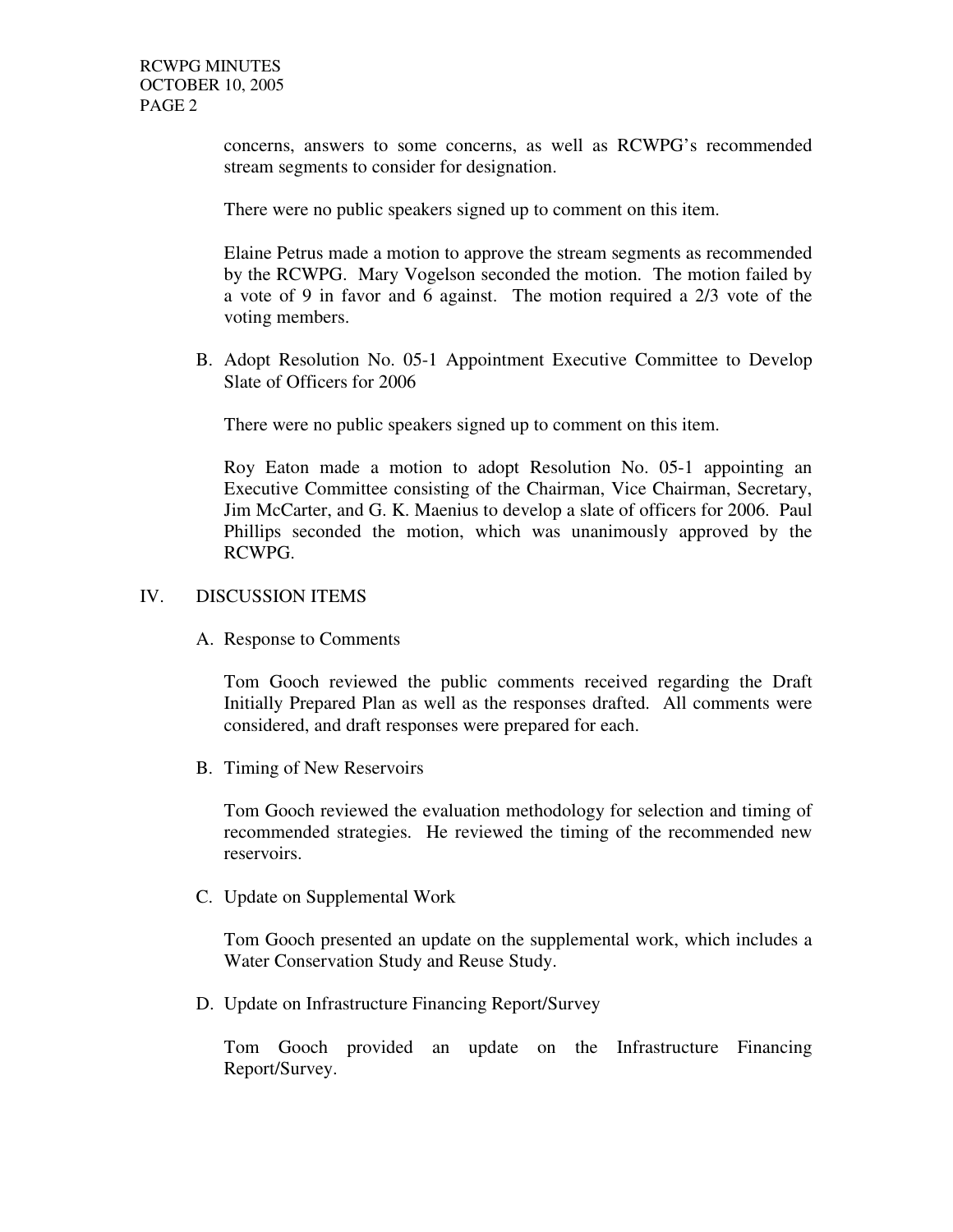E. Newsletter

The last Region C newsletter for this round will be distributed at the end of the year and draft material will be provided to the RCWPG prior to the December meeting.

F. Schedule

Tom Gooch reviewed the schedule for approval of the 2007 State Water Plan.

### V. OTHER DISCUSSION

- A. Updates from the Chair
	- 1. TCEQ Letter on Priority Groundwater Management Area Study in Region C

Jim Parks reviewed a letter from the TCEQ on priority groundwater management study in Region C.

B. Report from Regional Liaisons

A report was provided by the following liaisons/individuals:

- Jerry Chapman, Region B
- Jim Thompson, Region D
- Paul Zweiacker, Region G
- Danny Vance, Region H
- Connie Standridge, Region I
- C. Report from TWDB

Virginia Sabia gave an update on the status of the Initially Prepared Plans.

D. Confirm Date and Location of Next Meeting

The next meeting of the RCWPG will be held on Monday, December 5, 2005, at 1:00 P.M. the Trinity River Authority Central Wastewater Treatment Plant, 6500 W. Singleton Boulevard, Grand Prairie, Texas.

E. Other Discussion

N/A